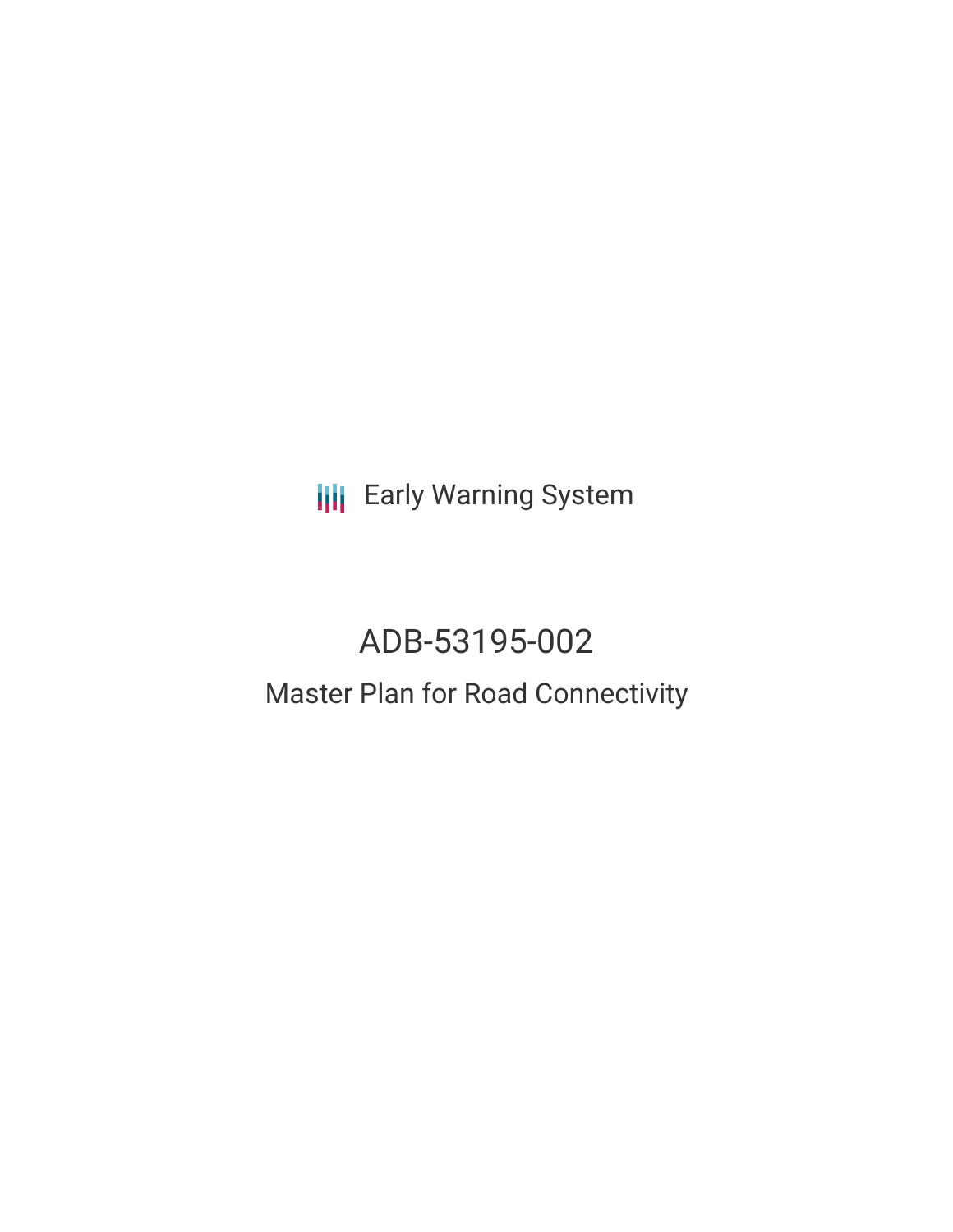

# **Quick Facts**

| <b>Countries</b>               | Nepal                        |
|--------------------------------|------------------------------|
| <b>Financial Institutions</b>  | Asian Development Bank (ADB) |
| <b>Status</b>                  | Active                       |
| <b>Bank Risk Rating</b>        | U                            |
| <b>Voting Date</b>             | 2021-08-23                   |
| <b>Investment Type(s)</b>      | <b>Advisory Services</b>     |
| <b>Investment Amount (USD)</b> | \$1.50 million               |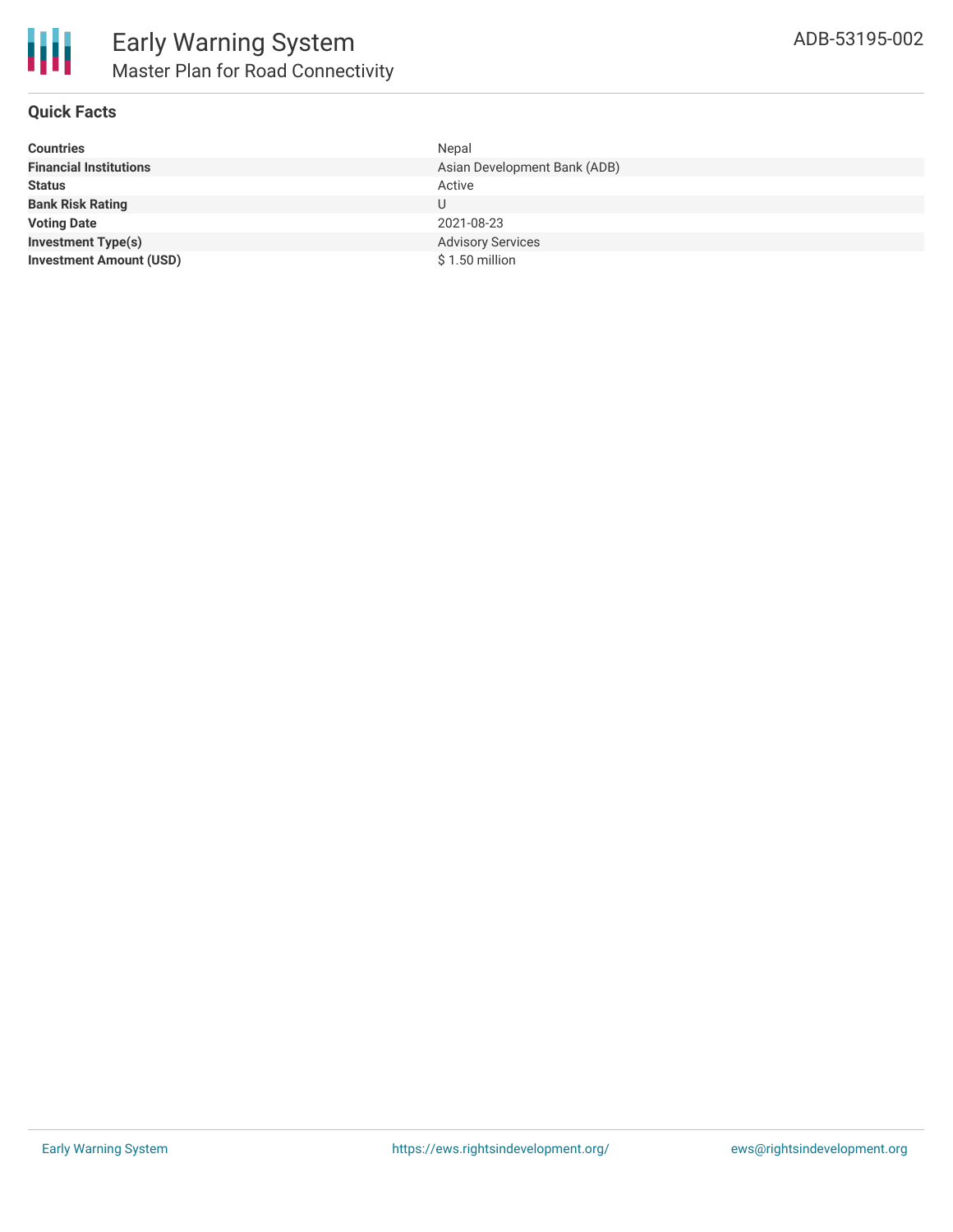

## **Project Description**

According to the ADB website, the proposed investment will provide knowledge and support technical assistance (TA) for the Master Plan for Road Connectivity. This investment will thus help enhance the planning and programming of transport sector investments in Nepal by supporting the (i) development of the national highway network (NHN) expansion plan, (ii) preparation of the priority investment plan (PIP) for 2023-2033, and (iii) capacity building of the Department of Roads (DOR).

This TA is included in the country operations business plan, 2021-2023 of the Asian Development Bank (ADB) for Nepal, and its objective is identified as one of the three pillars in ADB's country partnership strategy, 2020-2024: improved infrastructure by supporting road transport and logistics to strengthen domestic, regional, and international connectivity.

#### PROJECT RATIONALE AND LINKAGE TO COUNTRY/REGIONAL STRATEGY

Nepal is landlocked, bordered to the north by the People's Republic of China, and to the east, south, and west by India. The country is divided into three physiographic areas: the mountains in the north, the hill and Siwalik regions in the middle, and the Terai (lowland plains) bordering India in the south. In February 2021, the United Nations Committee for Development Policy recommended Nepal's graduation from the least-developed country category after a preparatory period of 5 years, to be effective in 2026.

Transport connectivity in Nepal is a challenging and costly undertaking because of its natural terrain and geography. The transport sector comprises roads, aviation, railways, inland waterways, and ropeways. Road transport is by far the dominant mode and, along with air travel, is considered the major mode of transport for freight and passengers. Aviation plays an important role in maintaining international connectivity but the country's terrain as well as inadequate technology and operational skills are constraining its expansion. The transport movement through waterways and ropeways is negligible, whereas the railway network is being examined for expansion with bilateral support from India and the People's Republic of China.

Road transport carries about 90% of freight and passenger traffic in Nepal and is considered the only mode of transport in Kathmandu Valley. Previously the road network was classified as strategic road network (SRN) or local road network. The SRN, which consisted mainly of national highways and feeder roads, was reconfigured into 80 national highways and presented as NHN in the Statistics of National Highway 2020/21 in May 2021. The NHN, covering about 14,923 kilometers (km), is under the jurisdiction of the DOR, and serves as the backbone for the physical and economic integration of the country, and of Nepal with its neighbors. However, less than half of these highways have bituminous pavements, which makes road maintenance a huge challenge.

A midterm review of the 2007 PIP was carried out in 2016 that extended the plan up to FY2022. The review also found that many of those additional SRN links were unsealed local roads or connected to areas with small populations. Resources were shared with these roads and other small projects. The strategic functions of these roads and the actual demand for them over the years shall be reviewed, and any proposed works should be determined independently.

Intermodal transport connection is inadequate in the country. Although the current NHN has provided connections to airports, nearly 85% of goods traded are transported by land and strongly rely on the Kathmandu-Birgunj-Kolkata Corridor and the East-West Highway. The Birgunj inland clearance depot is the only terminal that has rail and road connectivity with India.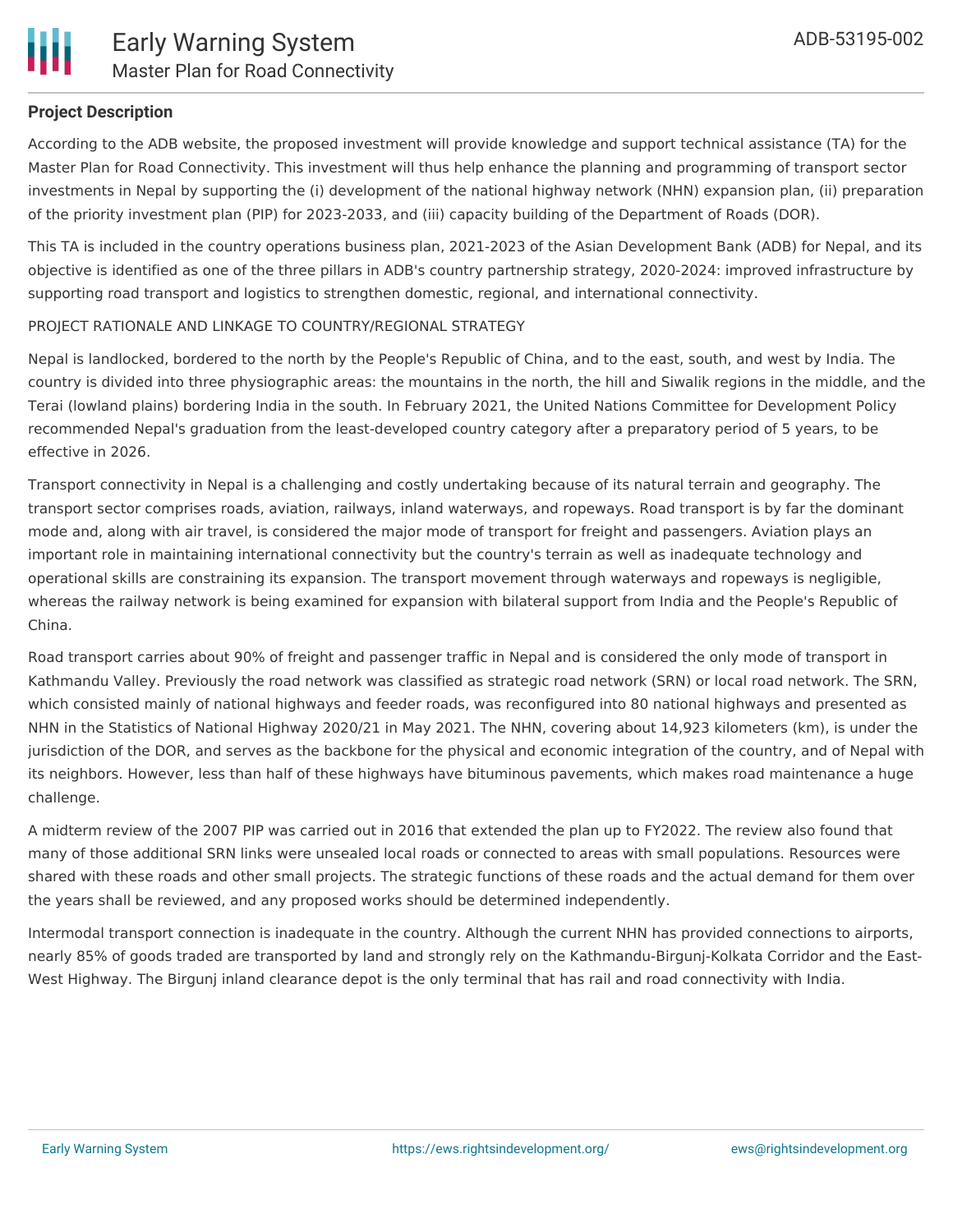

## **Investment Description**

Asian Development Bank (ADB)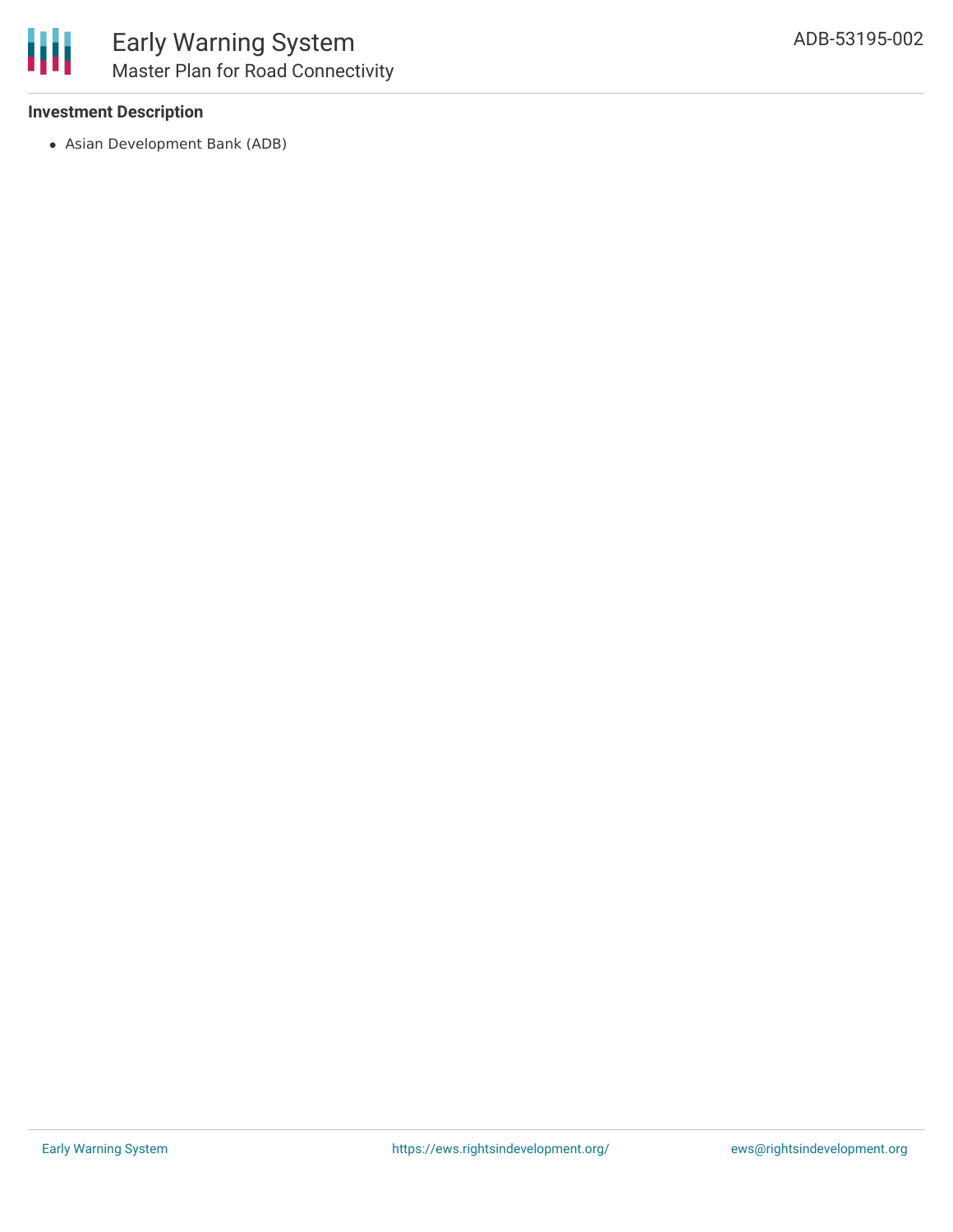

## **Contact Information**

| Responsible ADB Officer                          | Chong, Sin Wai                                    |
|--------------------------------------------------|---------------------------------------------------|
| Responsible ADB Department South Asia Department |                                                   |
| Responsible ADB Division                         | Transport and Communications Division, SARD       |
|                                                  | Ministry of Physical Infrastructure and Transport |
|                                                  | Singha Durbar                                     |
| Executing Agencies                               | Kathmandu                                         |
|                                                  | Nepal                                             |
|                                                  |                                                   |

#### ACCESS TO INFORMATION

You can submit an information request for project information at: https://www.adb.org/forms/request-information-form

ADB has a two-stage appeals process for requesters who believe that ADB has denied their request for information in violation of its Access to Information Policy. You can learn more about filing an appeal at: https://www.adb.org/site/disclosure/appeals

#### ACCOUNTABILITY MECHANISM OF ADB

The Accountability Mechanism is an independent complaint mechanism and fact-finding body for people who believe they are likely to be, or have been, adversely affected by an Asian Development Bank-financed project. If you submit a complaint to the Accountability Mechanism, they may investigate to assess whether the Asian Development Bank is following its own policies and procedures for preventing harm to people or the environment. You can learn more about the Accountability Mechanism and how to file a complaint at: http://www.adb.org/site/accountability-mechanism/main.